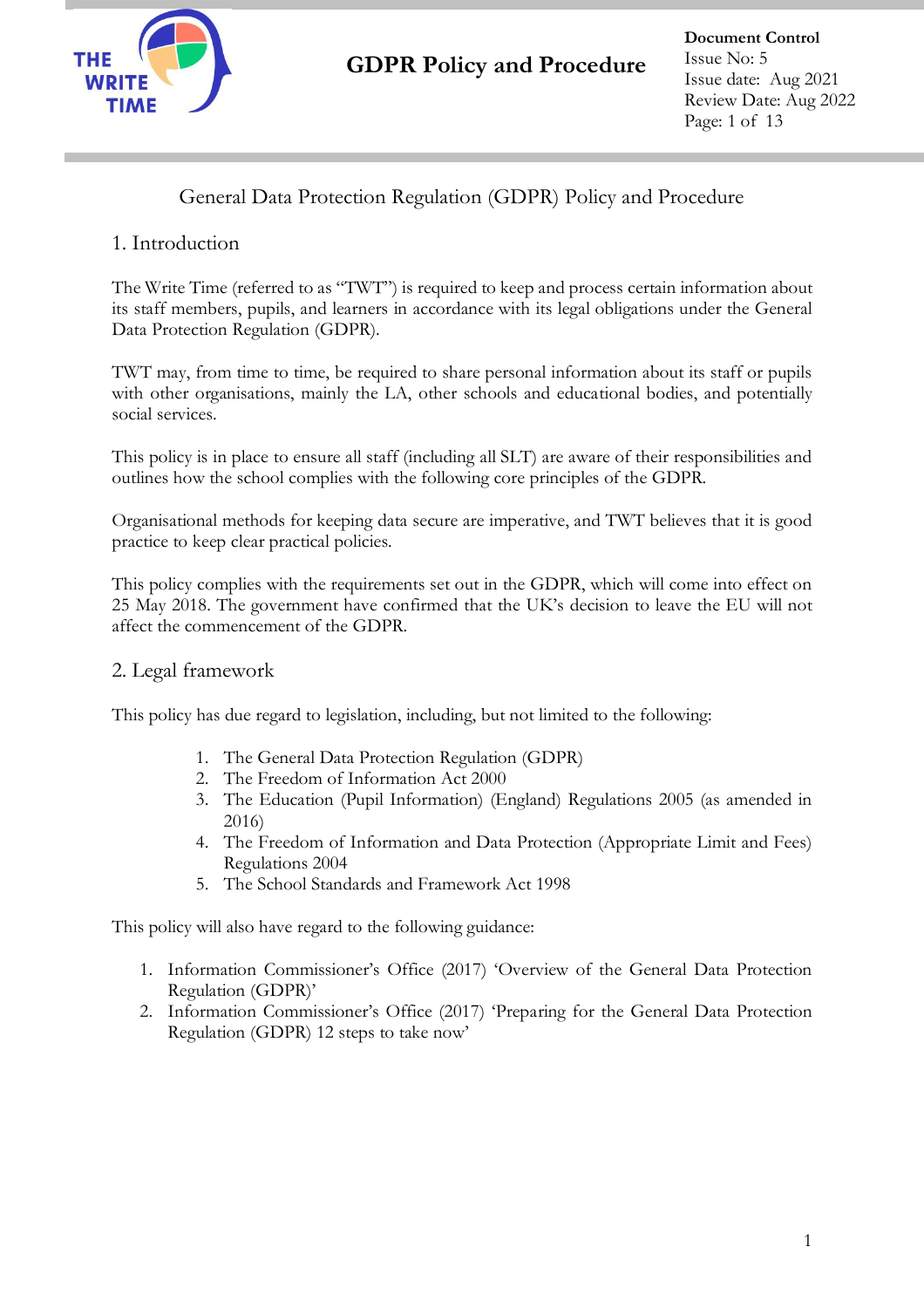

**Document Control** Issue No: 5 Issue date: Aug 2021 Review Date: Aug 2022 Page: 2 of 13

### 3. Applicable data

For the purpose of this policy, personal data refers to information that relates to an identifiable, living individual, including information such as an online identifier, such as an IP address. The GDPR applies to both automated personal data and to manual filing systems, where personal data is accessible according to specific criteria, as well as to chronologically ordered data and pseudonymised data, e.g. key-coded.

Sensitive personal data is referred to in the GDPR as 'special categories of personal data', which are broadly the same as those in the Data Protection Act (DPA) 1998. These specifically include the processing of genetic data, biometric data and data concerning health matters.

### 4. Principles

In accordance with the requirements outlined in the GDPR, personal data will be:

- a. Processed lawfully, fairly and in a transparent manner in relation to individuals.
- b. Collected for specified, explicit and legitimate purposes and not further processed in a manner that is incompatible with those purposes; further processing for archiving purposes in the public interest, scientific or historical research purposes or statistical purposes shall not be considered to be incompatible with the initial purposes.
- c. Adequate, relevant and limited to what is necessary in relation to the purposes for which they are processed.
- d. Accurate and, where necessary, kept up-to-date; every reasonable step must be taken to ensure that personal data that are inaccurate, having regard to the purposes for which they are processed, are erased or rectified without delay.
- e. Kept in a form which permits identification of data subjects for no longer than is necessary for the purposes for which the personal data are processed; personal data may be stored for longer periods, insofar as the personal data will be processed solely for archiving purposes in the public interest, scientific or historical research purposes or statistical purposes, subject to implementation of the appropriate technical and organisational measures required by the GDPR in order to safeguard the rights and freedoms of individuals.
- f. Processed in a manner that ensures appropriate security of the personal data, including protection against unauthorised or unlawful processing and against accidental loss, destruction or damage, using appropriate technical or organisational measures.

The GDPR also requires that "the controller shall be responsible for, and able to demonstrate, compliance with the principles".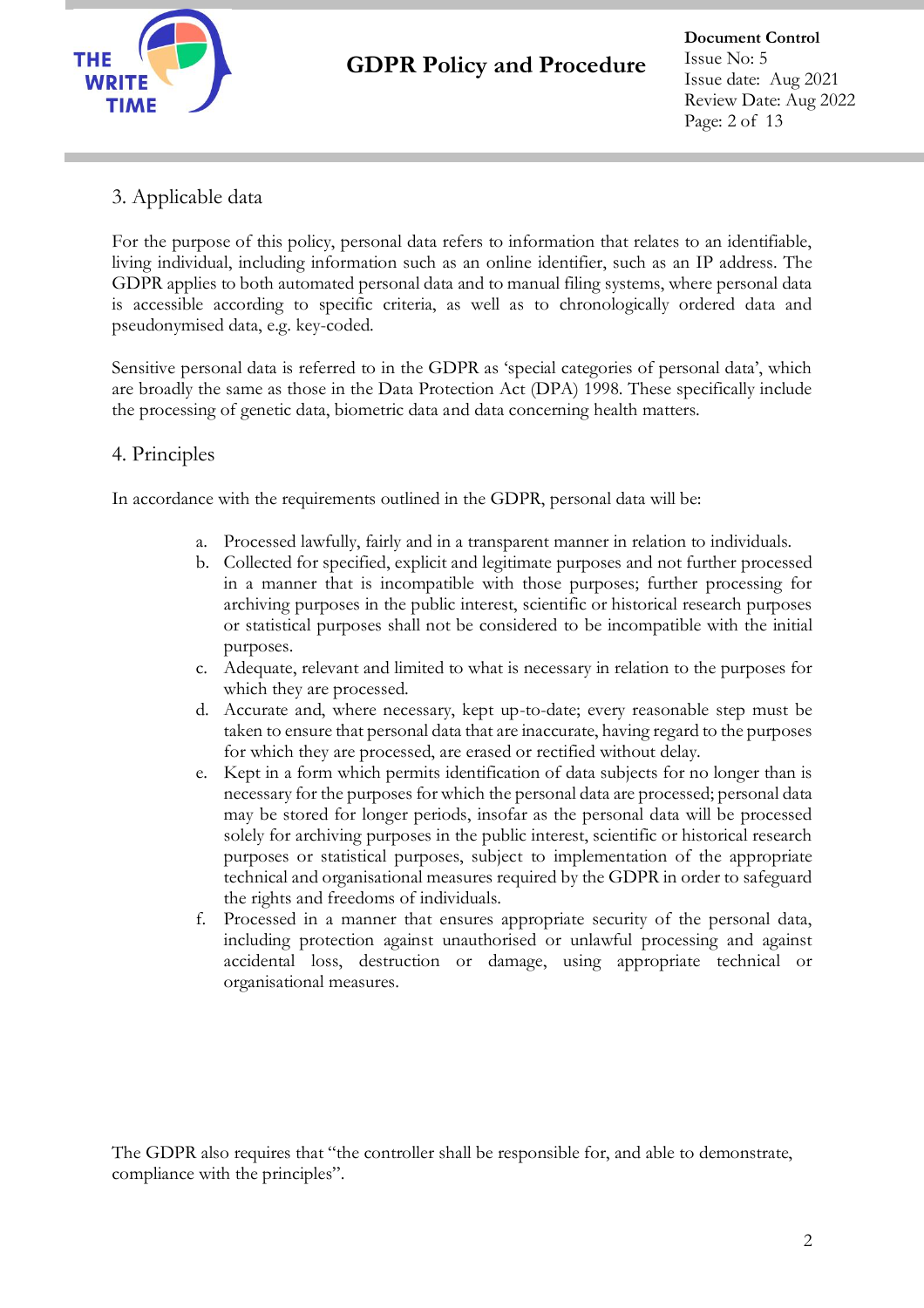

**Document Control** Issue No: 5 Issue date: Aug 2021 Review Date: Aug 2022 Page: 3 of 13

TWT is committed to the protection of all personal and sensitive data for which it holds responsibility as the Data Controller and the handling of such data in line with the data protection principles and the Data Protection Act (DPA). https://ico.org.uk/for-organisations/guide-todata-protection/data-protection- principles/ and section 1(4) of the DPA.

### 5. Accountability

- 1. TWT will implement appropriate technical and organisational measures to demonstrate that data is processed in line with the principles set out in the GDPR.
- 2. TWT will provide comprehensive, clear and transparent policies.
- 3. Records of activities relating to higher risk processing will be maintained, such as the processing of special categories data or that in relation to criminal convictions and offences.
- 4. Internal records of processing activities will include the following:
- 1. Name and details of the organization
- 2. Purpose(s) of the processing
- 3. Description of the categories of individuals and personal data Retention schedules
- 4. Categories of recipients of personal data
- 5. Description of technical and organisational security measures
- 6. Details of transfers to third countries, including documentation of the transfer mechanism safeguards in place

TWT will implement measures that meet the principles of data protection by design and data protection by default, such as:

- 1. Data minimisation.
- 2. Pseudonymisation.
- 3. Transparency.
- 4. Allowing individuals to monitor processing.
- 5. Continuously creating and improving security features.

Data protection impact assessments will be used, where appropriate.

#### 6. Data protection officer (DPO)

A DPO will be appointed in order to:

- 1. Inform and advise TWT and its employees about their obligations to comply with the GDPR and other data protection laws.
- 2. Monitor TWT's compliance with the GDPR and other laws, including managing internal data protection activities, advising on data protection impact assessments, conducting internal audits, and providing the required training to staff members.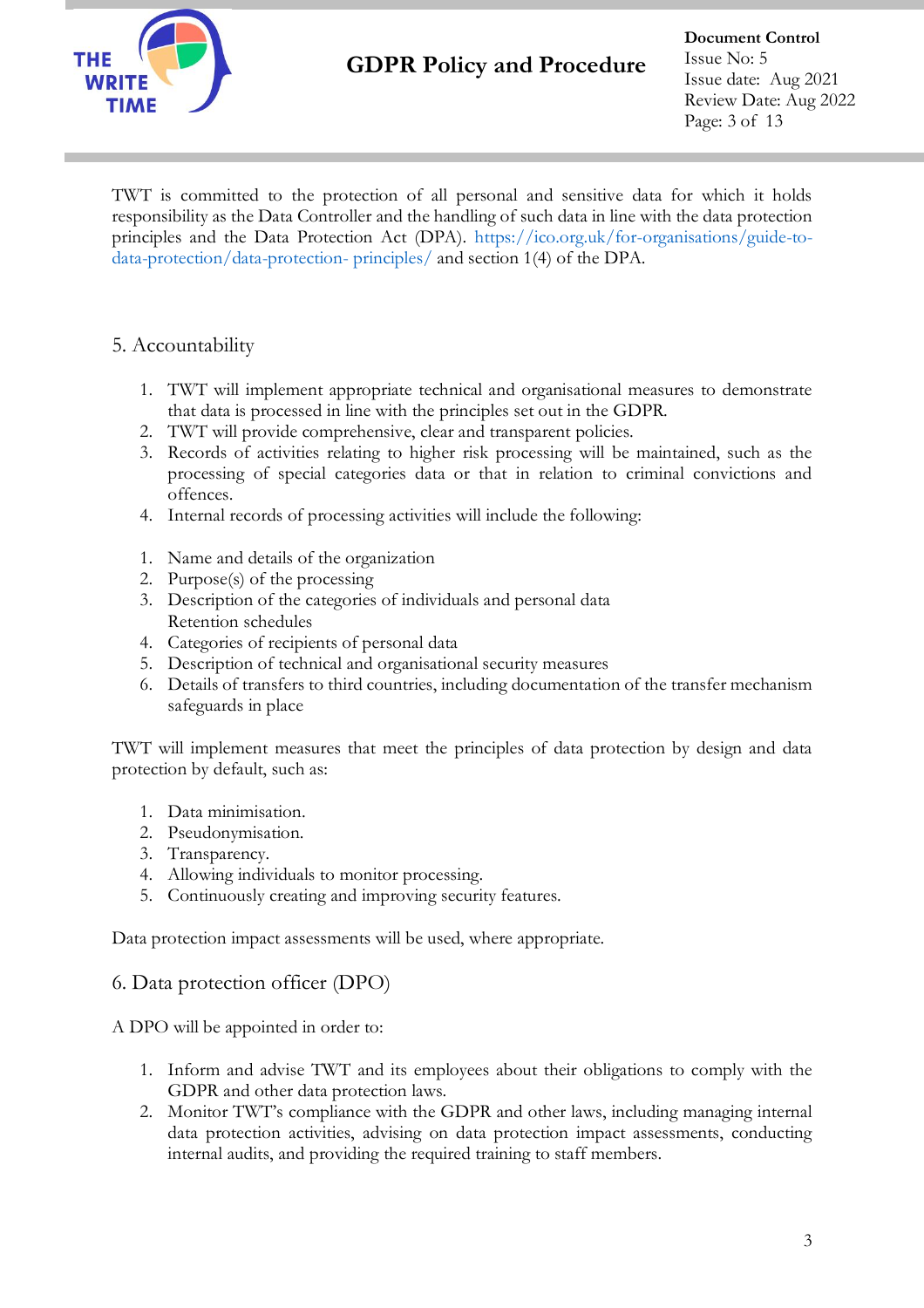

An existing employee will be appointed to the role of DPO provided that their duties are compatible with the duties of the DPO and do not lead to a conflict of interests.

The DPO will report to the highest level of management at TWT, which is the MD. The DPO will operate independently and will not be dismissed or penalised for performing their task. Sufficient resources will be provided to the DPO to enable them to meet their GDPR obligations.

The named DPO for TWT is Sam Murray (Head of Quality). The DPO is in post as of writing this policy.

### 7. Lawful processing

The legal basis for processing data will be identified and documented prior to data being processed. Under the GDPR, data will be lawfully processed under the following conditions:

- 1. The consent of the data subject has been obtained.
- 2. Processing is necessary for: compliance with a legal obligation; the performance of a task carried out in the public interest or in the exercise of official authority vested in the controller. For the performance of a contract with the data subject or to take steps to enter into a contract.
- a. Protecting the vital interests of a data subject or another person.
- b. For the purposes of legitimate interests pursued by the controller or a third party, except where such interests are overridden by the interests, rights or freedoms of the data subject.

Sensitive data will only be processed under the following conditions:

- 1. Explicit consent of the data subject, unless reliance on consent is prohibited by EU or Member State law.
- 2. Processing carried out by a not-for-profit body with a political, philosophical, religious or trade union aim provided the processing relates only to members or former members (or those who have regular contact with it in connection with those purposes) and provided there is no disclosure to a third party without consent.
- 3. Processing relates to personal data manifestly made public by the data subject.

Processing is necessary for:

- 1. Carrying out obligations under employment, social security or social protection law, or a collective agreement.
- 2. Protecting the vital interests of a data subject or another individual where the data subject is physically or legally incapable of giving consent.
- 3. The establishment, exercise or defense of legal claims or where courts are acting in their judicial capacity.
- 4. Reasons of substantial public interest on the basis of Union or Member State law which is proportionate to the aim pursued and which contains appropriate safeguards.
- 5. The purposes of preventative or occupational medicine, for assessing the working capacity of the employee, medical diagnosis, the provision of health or social care or treatment or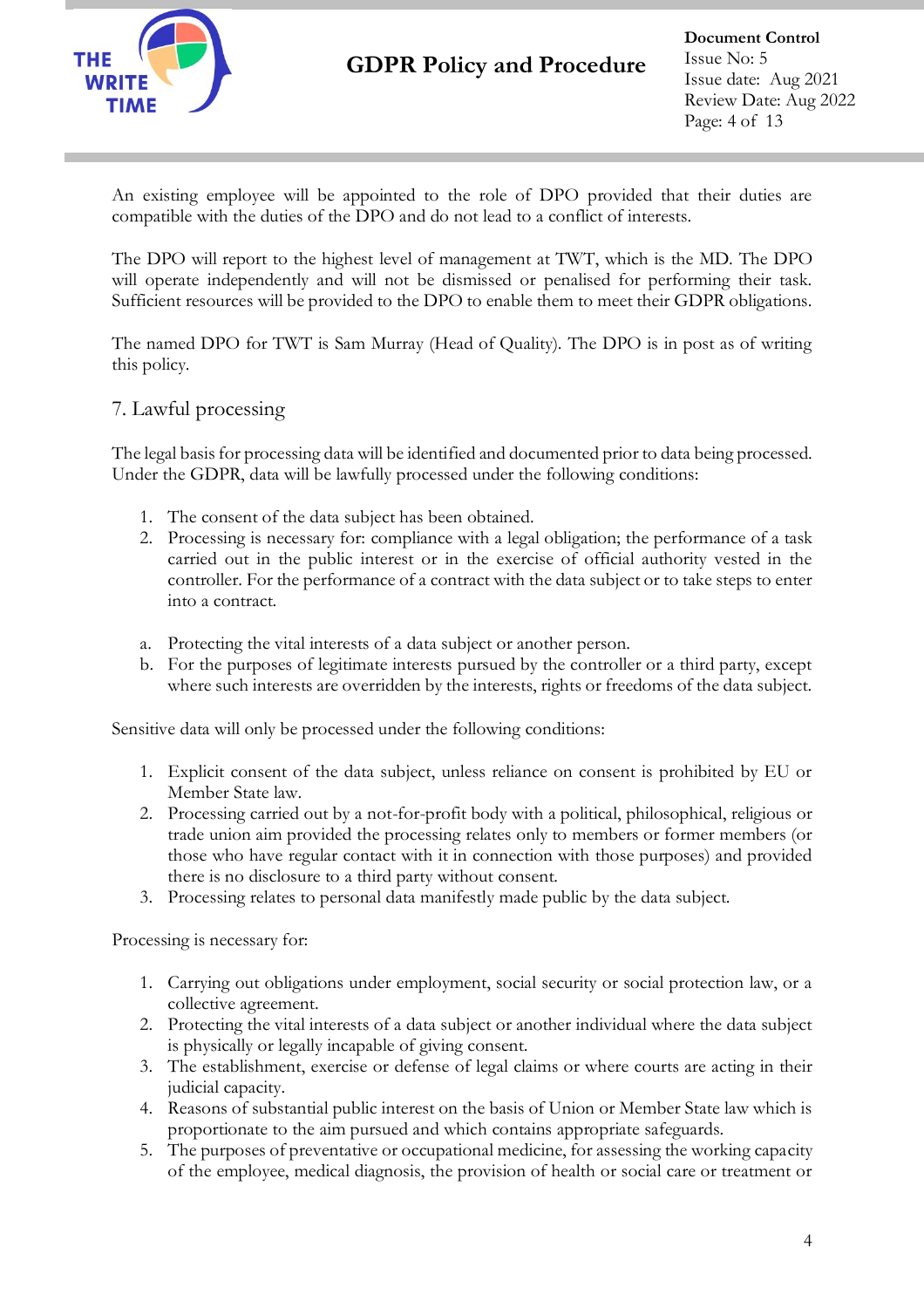

**Document Control** Issue No: 5 Issue date: Aug 2021 Review Date: Aug 2022 Page: 5 of 13

management of health or social care systems and services on the basis of Union or Member State law or a contract with a health professional.

- 6. Reasons of public interest in the area of public health, such as protecting against serious cross-border threats to health or ensuring high standards of healthcare and of medicinal products or medical devices.
- 7. Archiving purposes in the public interest, or scientific and historical research purposes or statistical purposes in accordance with Article 89(1).

### 8. Consent

Consent must be a positive indication. It cannot be inferred from silence, inactivity or pre-ticked boxes.

Consent will only be accepted where it is freely given, specific, informed and an unambiguous indication of the individual's wishes.

Where consent is given, a record will be kept documenting how and when consent was given.

TWT ensures that consent mechanisms meet the standards of the GDPR. Where the standard of consent cannot be met, an alternative legal basis for processing the data must be found, or the processing must cease.

Consent accepted under the DPA will be reviewed to ensure it meets the standards of the GDPR; however, acceptable consent obtained under the DPA will not be reobtained.

Consent can be withdrawn by the individual at any time.

The consent of parents will be sought prior to the processing of a child's data, except where the processing is related to preventative or counselling services offered directly to a child.

#### 9. The right to be informed

The privacy notice supplied to individuals in regards to the processing of their personal data will be written in clear, plain language which is concise, transparent, easily accessible and free of charge.

If services are offered directly to a child, TWT will ensure that the privacy notice is written in a clear, plain manner that the child will understand.

In relation to data obtained both directly from the data subject and not obtained directly from the data subject, the following information will be supplied within the privacy notice:

- 1. The identity and contact details of the controller, and where applicable, the controller's representative and the DPO.
- 2. The purpose of, and the legal basis for, processing the data.
- 3. The legitimate interests of the controller or third party.
- 4. Any recipient or categories of recipients of the personal data.
- 5. Details of transfers to third countries and the safeguards in place.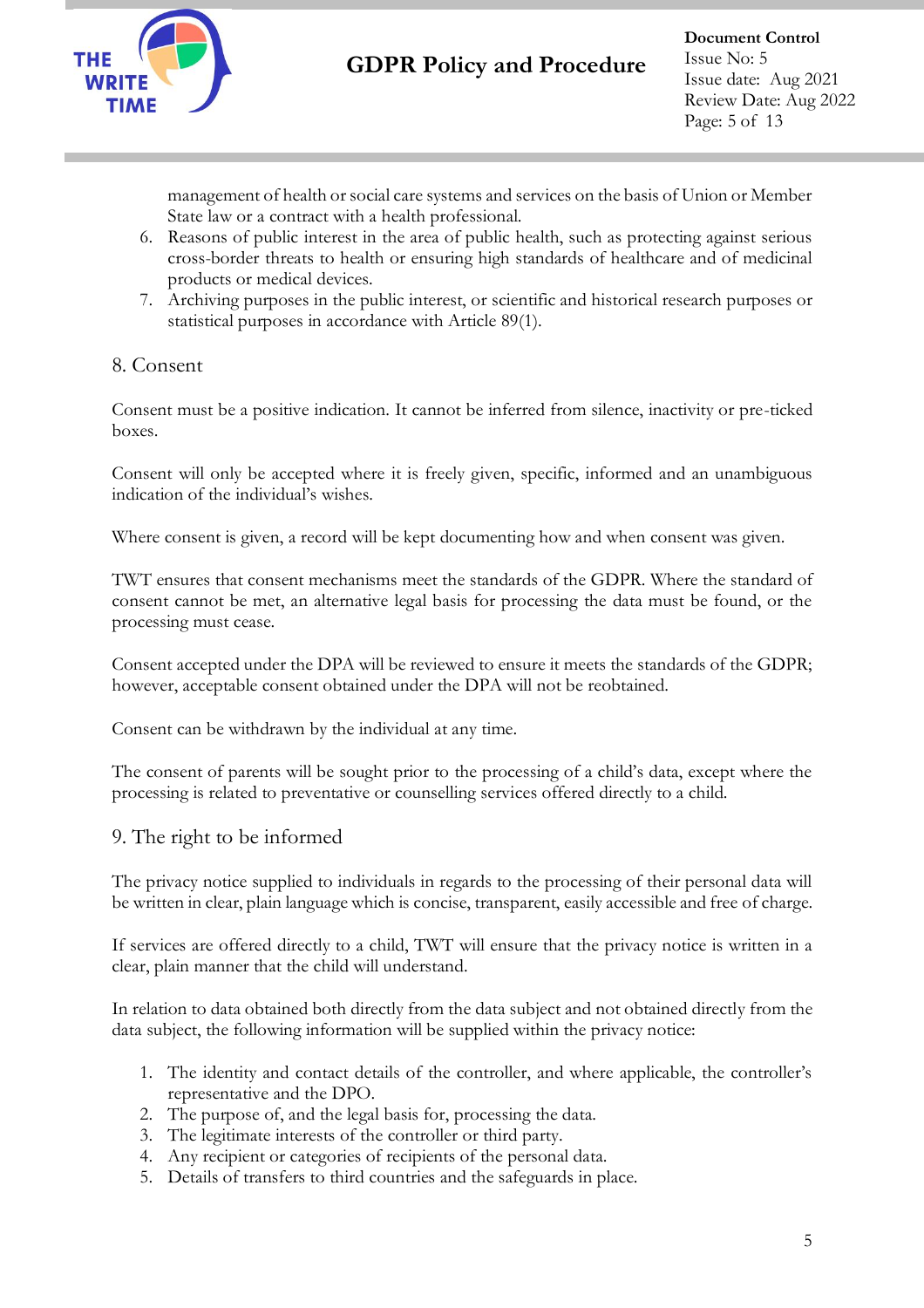

- 6. The retention period of criteria used to determine the retention period.
- 7. The existence of the data subject's rights, including the right to:
- 1. Withdraw consent at any time.
- 2. Lodge a complaint with a supervisory authority.
- 3. The existence of automated decision making, including profiling, how decisions are made, the significance of the process and the consequences.

In relation to data that is not obtained directly from the data subject, this information will be supplied:

- 1. Within one month of having obtained the data.
- 2. If disclosure to another recipient is envisaged, at the latest, before the data are disclosed.
- 3. If the data are used to communicate with the individual, at the latest, when the first communication takes place.

#### 10. The right of access

Individuals have the right to obtain confirmation that their data is being processed.

Individuals have the right to submit a subject access request (SAR) to gain access to their personal data in order to verify the lawfulness of the processing.

TWT will verify the identity of the person making the request before any information is supplied.

A copy of the information will be supplied to the individual free of charge; however, the trust may impose a 'reasonable fee' to comply with requests for further copies of the same information.

Where a SAR has been made electronically, the information will be provided in a commonly used electronic format.

Where a request is manifestly unfounded, excessive or repetitive, a reasonable fee will be charged. All fees will be based on the administrative cost of providing the information. All requests will be responded to without delay and at the latest, within one month of receipt.

In the event of numerous or complex requests, the period of compliance will be extended by a further two months. The individual will be informed of this extension, and will receive an explanation of why the extension is necessary, within one month of the receipt of the request.

Where a request is manifestly unfounded or excessive, the trust holds the right to refuse to respond to the request. The individual will be informed of this decision and the reasoning behind it, as well as their right to complain to the supervisory authority and to a judicial remedy, within one month of the refusal.

In the event that a large quantity of information is being processed about an individual, TWT will ask the individual to specify the information the request is in relation to.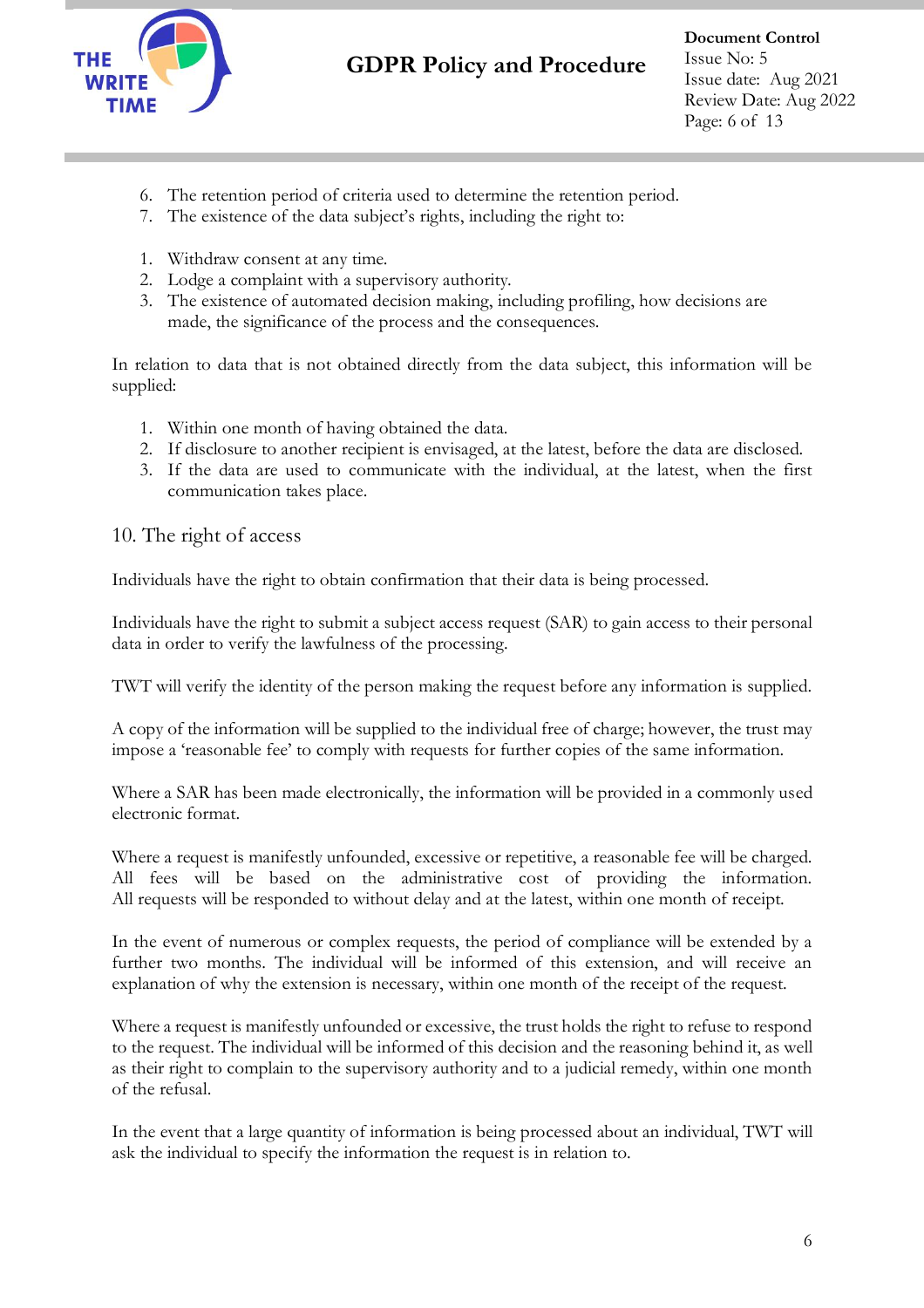

### 11. The right to rectification

Individuals are entitled to have any inaccurate or incomplete personal data rectified.

Where the personal data in question has been disclosed to third parties, the trust will inform them of the rectification where possible.

Where appropriate, TWT will inform the individual about the third parties that the data has been disclosed to.

Requests for rectification will be responded to within one month; this will be extended by two months where the request for rectification is complex.

Where no action is being taken in response to a request for rectification, the trust will explain the reason for this to the individual, and will inform them of their right to complain to the supervisory authority and to a judicial remedy.

#### 12. The right to erasure

Individuals hold the right to request the deletion or removal of personal data where there is no compelling reason for its continued processing.

Individuals have the right to erasure in the following circumstances:

- 1. Where the personal data is no longer necessary in relation to the purpose for which it was originally collected/processed
- 2. When the individual withdraws their consent
- 3. When the individual objects to the processing and there is no overriding legitimate interest for continuing the processing
- 4. The personal data was unlawfully processed
- 5. The personal data is required to be erased in order to comply with a legal obligation
- 6. The personal data is processed in relation to the offer of information society services to a child

TWT has the right to refuse a request for erasure where the personal data is being processed for the following reasons:

- 1. To exercise the right of freedom of expression and information
- 2. To comply with a legal obligation for the performance of a public interest task or exercise of official authority
- 3. For public health purposes in the public interest
- 4. For archiving purposes in the public interest, scientific research, historical research or statistical purposes
- 5. The exercise or defense of legal claims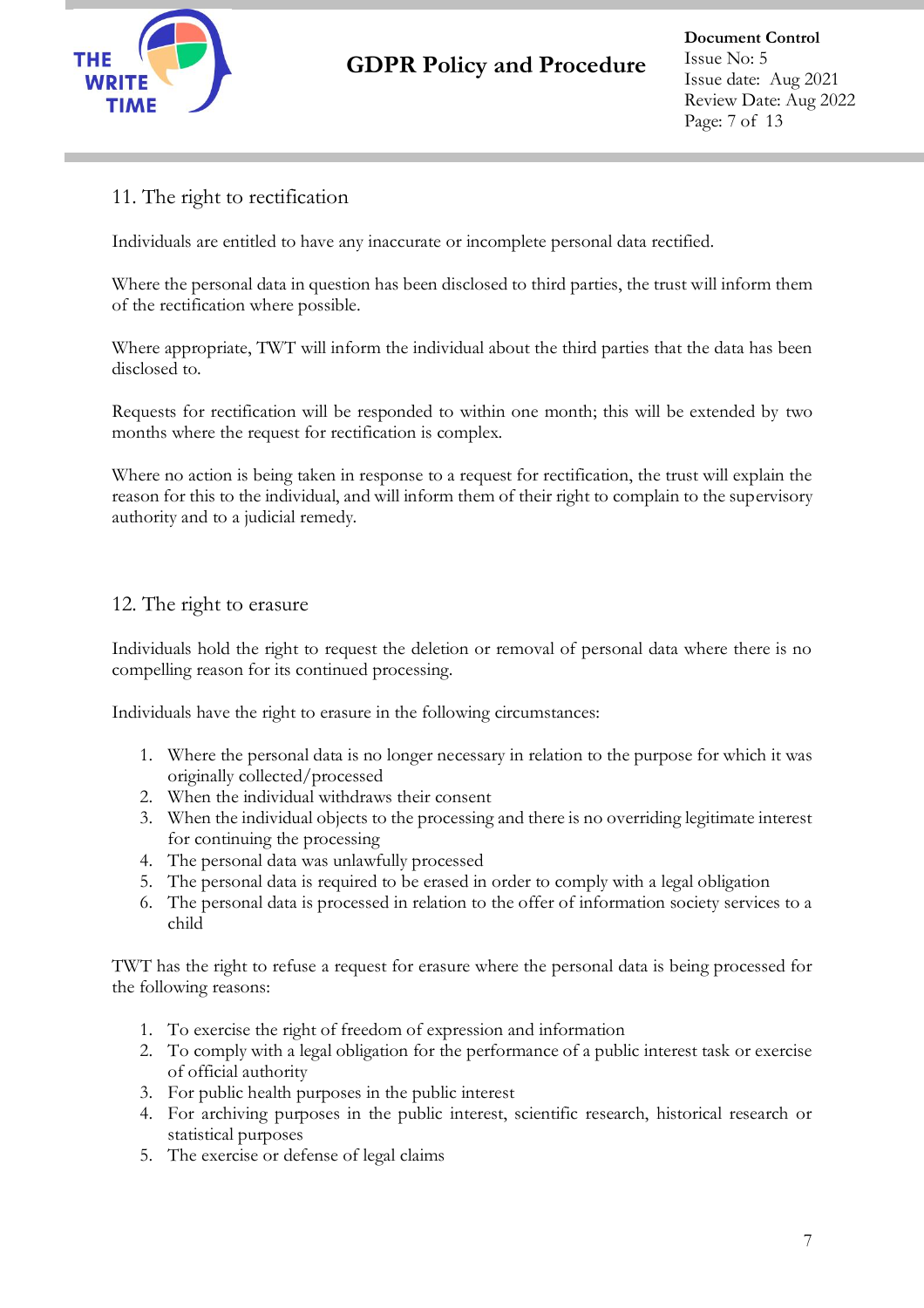

**Document Control** Issue No: 5 Issue date: Aug 2021 Review Date: Aug 2022 Page: 8 of 13

As a child may not fully understand the risks involved in the processing of data when consent is obtained, special attention will be given to existing situations where a child has given consent to processing and they later request erasure of the data, regardless of age at the time of the request.

Where personal data has been disclosed to third parties, they will be informed about the erasure of the personal data, unless it is impossible or involves disproportionate effort to do so.

Where personal data has been made public within an online environment, TWT will inform other organisations who process the personal data to erase links to and copies of the personal data in question.

#### 13. The right to restrict processing

Individuals have the right to block or suppress the TWT's processing of personal data.

In the event that processing is restricted, TWT will store the personal data, but not further process it, guaranteeing that just enough information about the individual has been retained to ensure that the restriction is respected in future.

TWT will restrict the processing of personal data in the following circumstances:

- 1. Where an individual contests the accuracy of the personal data, processing will be restricted until TWT has verified the accuracy of the data
- 2. Where an individual has objected to the processing and TWT is considering whether their legitimate grounds override those of the individual
- 3. Where processing is unlawful and the individual opposes erasure and requests restriction instead
- 4. Where TWT no longer needs the personal data but the individual requires the data to establish, exercise or defend a legal claim
- 5. If the personal data in question has been disclosed to third parties, TWT will inform them about the restriction on the processing of the personal data, unless it is impossible or involves disproportionate effort to do so.

TWT will inform individuals when a restriction on processing has been lifted.

#### 14. The right to data portability

Individuals have the right to obtain and reuse their personal data for their own purposes across different services.

Personal data can be easily moved, copied or transferred from one IT environment to another in a safe and secure manner, without hindrance to usability.

The right to data portability only applies in the following cases:

1. To personal data that an individual has provided to a controller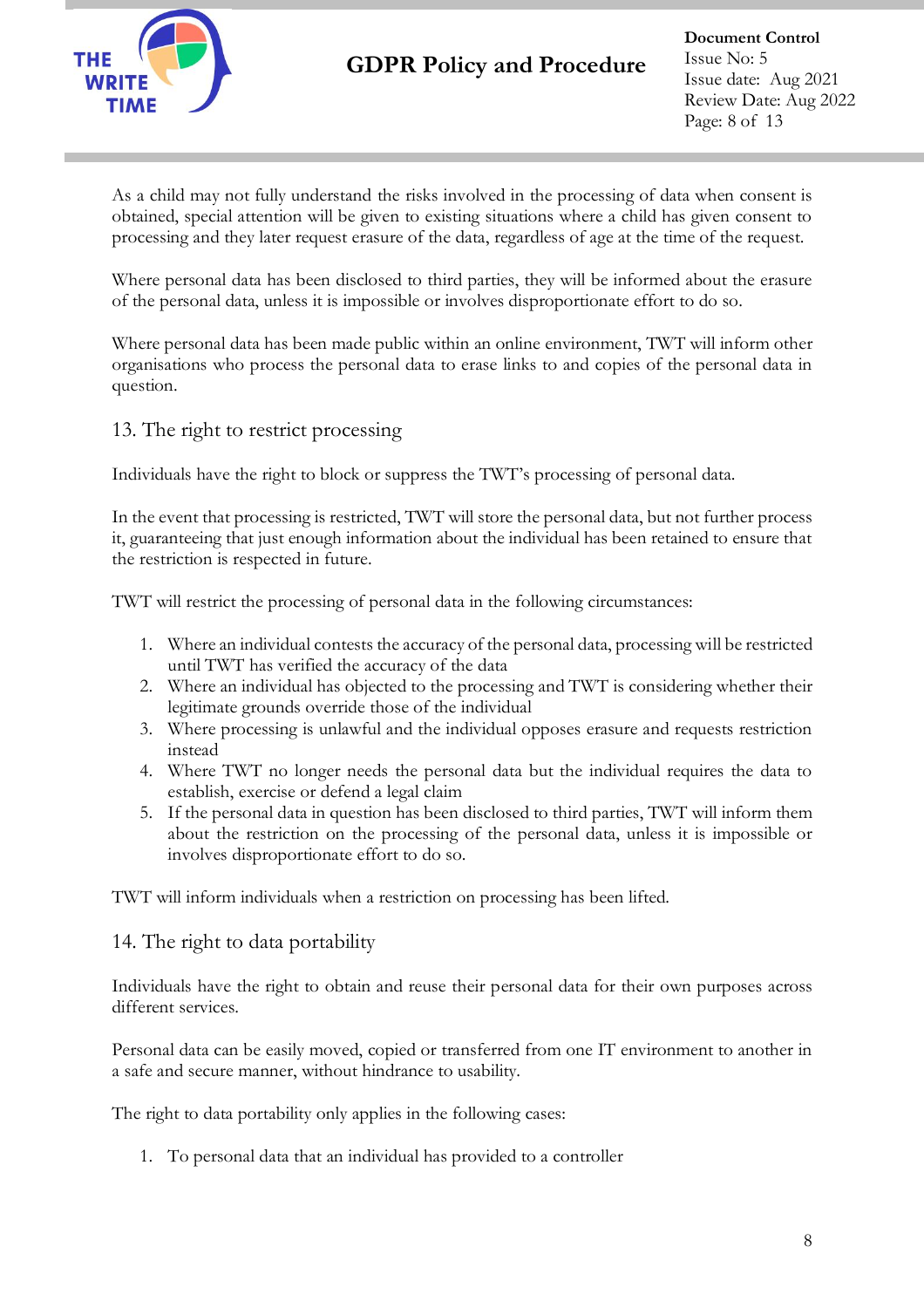

- 2. Where the processing is based on the individual's consent or for the performance of a contract
- 3. When processing is carried out by automated means

Personal data will be provided in a structured, commonly used and machine-readable form. TWT will provide the information free of charge.

Where feasible, data will be transmitted directly to another organisation at the request of the individual.

TWT is not required to adopt or maintain processing systems which are technically compatible with other organisations.

In the event that the personal data concerns more than one individual, TWT will consider whether providing the information would prejudice the rights of any other individual.

TWT will respond to any requests for portability within one month.

Where the request is complex, or a number of requests have been received, the timeframe can be extended by two months, ensuring that the individual is informed of the extension and the reasoning behind it within one month of the receipt of the request.

Where no action is being taken in response to a request, TWT will, without delay and at the latest within one month, explain to the individual the reason for this and will inform them of their right to complain to the supervisory authority and to a judicial remedy.

### 15. The right to object

TWT will inform individuals of their right to object at the first point of communication, and this information will be outlined in the privacy notice and explicitly brought to the attention of the data subject, ensuring that it is presented clearly and separately from any other information.

Individuals have the right to object to the following:

- 1. Processing based on legitimate interests or the performance of a task in the public interest
- 2. Direct marketing
- 3. Processing for purposes of scientific or historical research and statistics.
- 4. Where personal data is processed for the performance of a legal task or legitimate interests.

#### 16. Privacy by design and privacy impact assessments

TWT will act in accordance with the GDPR by adopting a privacy by design approach and implementing technical and organisational measures which demonstrate how the trust has considered and integrated data protection into processing activities.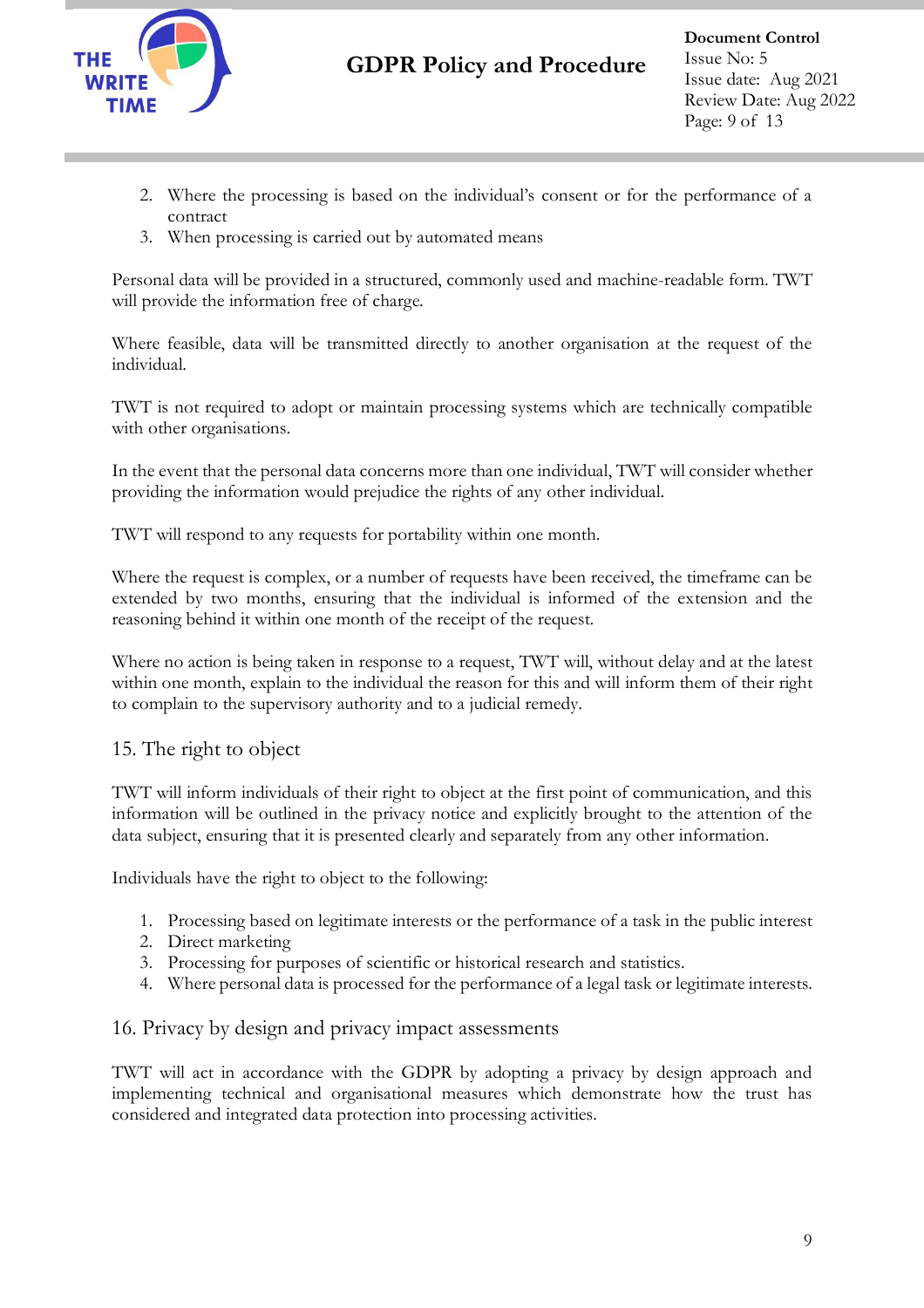

Data protection impact assessments (DPIAs) will be used to identify the most effective method of complying with the trust's data protection obligations and meeting individuals' expectations of privacy.

DPIAs will allow the trust to identify and resolve problems at an early stage, thus reducing associated costs and preventing damage from being caused to TWT's reputation which might otherwise occur.

A DPIA will be used when using new technologies or when the processing is likely to result in a high risk to the rights and freedoms of individuals.

A DPIA will be used for more than one project, where necessary. High risk processing includes, but is not limited to, the following:

- 1. Systematic and extensive processing activities, such as profiling
- 2. Large scale processing of special categories of data or personal data which is in relation to criminal convictions or offences

TWT will ensure that all DPIAs include the following information:

- 1. A description of the processing operations and the purposes
- 2. An assessment of the necessity and proportionality of the processing in relation to the purpose
- 3. An outline of the risks to individuals
- 4. The measures implemented in order to address risk

Where a DPIA indicates high risk data processing, the trust will consult the ICO to seek its opinion as to whether the processing operation complies with the GDPR.

#### 17. Data breaches

The term 'personal data breach' refers to a breach of security which has led to the destruction, loss, alteration, unauthorised disclosure of, or access to, personal data.

The MD will ensure that all staff members are made aware of, and understand, what constitutes as a data breach as part of their continuous development training.

Where a breach is likely to result in a risk to the rights and freedoms of individuals, the relevant supervisory authority will be informed.

All notifiable breaches will be reported to the relevant supervisory authority within 72 hours of the trust becoming aware of it.

The risk of the breach having a detrimental effect on the individual, and the need to notify the relevant supervisory authority, will be assessed on a case-by-case basis.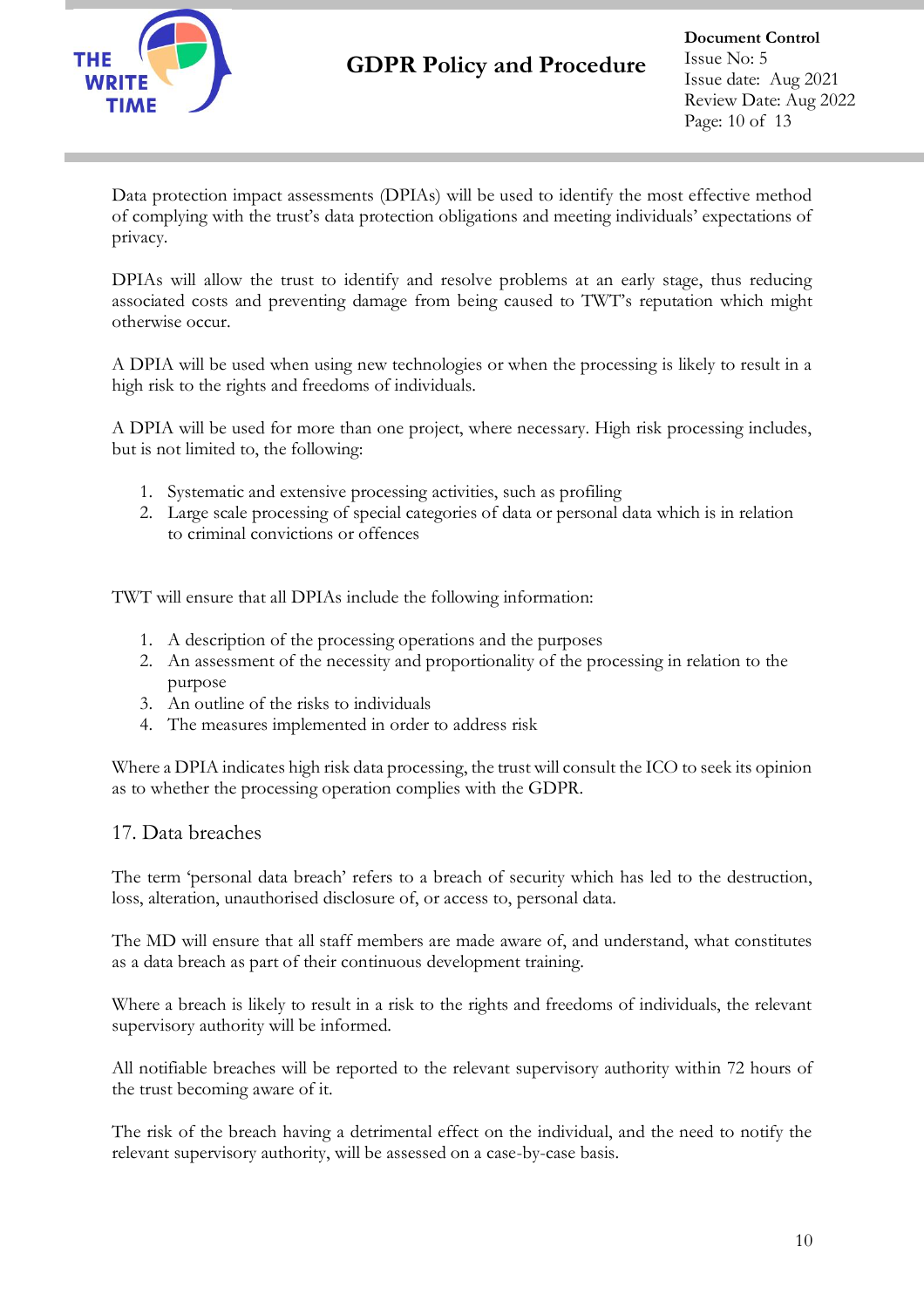

**Document Control** Issue No: 5 Issue date: Aug 2021 Review Date: Aug 2022 Page: 11 of 13

In the event that a breach is likely to result in a high risk to the rights and freedoms of an individual, TWT will notify those concerned directly.

A 'high risk' breach means that the threshold for notifying the individual is higher than that for notifying the relevant supervisory authority.

In the event that a breach is sufficiently serious, the public will be notified without undue delay.

Effective and robust breach detection, investigation and internal reporting procedures are in place at TWT, which facilitate decision-making in relation to whether the relevant supervisory authority or the public need to be notified.

Within a breach notification, the following information will be outlined:

- 1. The nature of the personal data breach, including the categories and approximate number of individuals and records concerned
- 2. The name and contact details of the DPO
- 3. An explanation of the likely consequences of the personal data breach
- 4. A description of the proposed measures to be taken to deal with the personal data breach

#### 18. Data security

Confidential paper records will be kept in a locked filing cabinet, drawer or safe, with restricted access.

Confidential paper records will not be left unattended or in clear view anywhere with general access.

Digital data is coded, encrypted or password-protected, both on a local hard drive and on a network drive that is regularly backed up off-site.

Where data is saved on removable storage or a portable device, the device will be kept in a locked filing cabinet, drawer or safe when not in use.

Memory sticks will not be used to hold personal information unless they are password-protected and fully encrypted.

All electronic devices are password-protected to protect the information on the device in case of theft.

Staff will not use their personal laptops or computers for TWT purposes, and only staff members are to you staff computers. Staff computers must never be used by learners or external third parties.

All necessary members of staff are provided with their own secure login and password, and every computer regularly prompts users to change their password.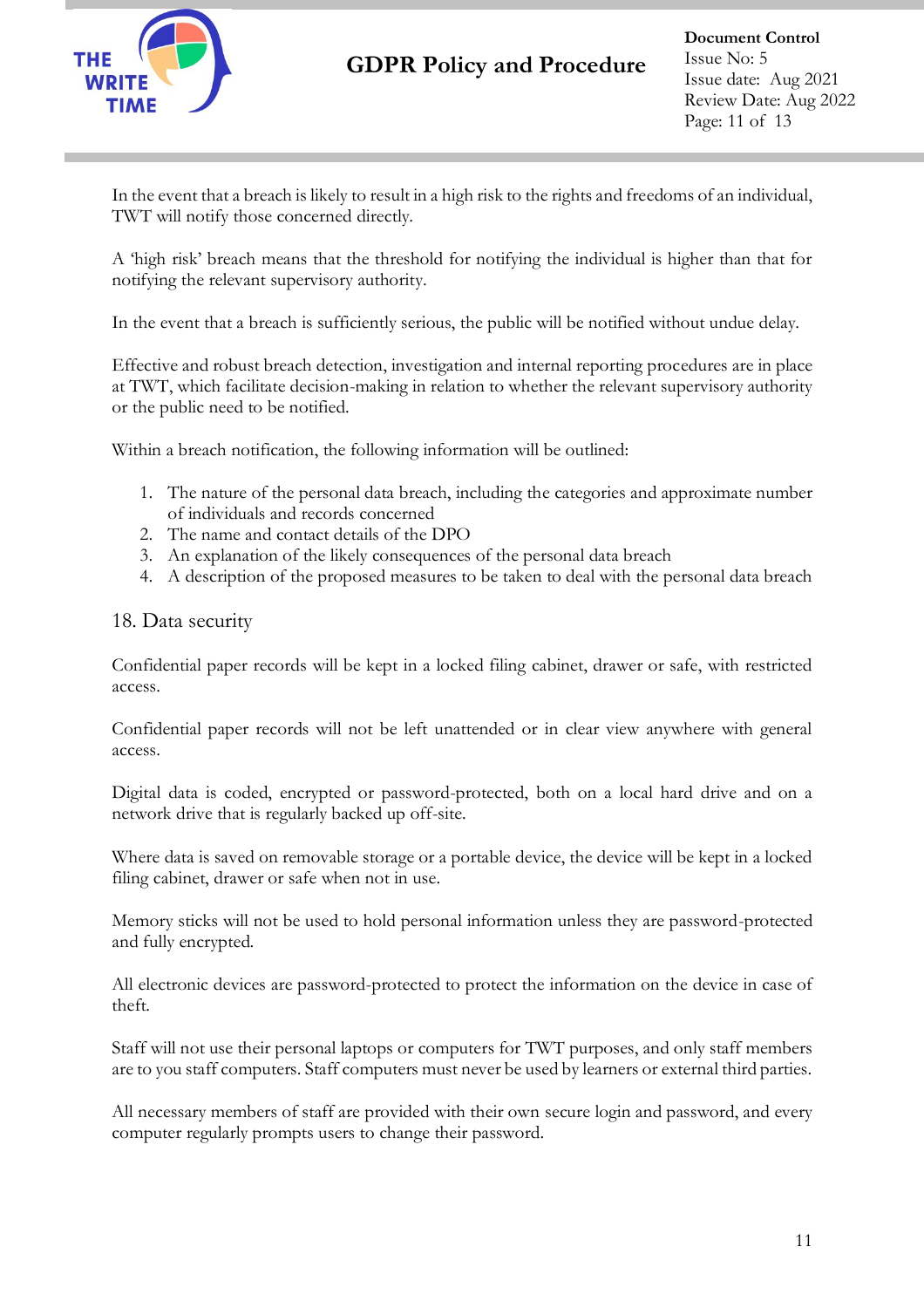

**Document Control** Issue No: 5 Issue date: Aug 2021 Review Date: Aug 2022 Page: 12 of 13

Emails containing sensitive or confidential information are password-protected if there are unsecure servers between the sender and the recipient.

Circular emails to parents are sent blind carbon copy (bcc), so email addresses are not disclosed to other recipients. Where personal information that could be considered private or confidential is taken off the premises, either in electronic or paper format, staff will take extra care to follow the same procedures for security, e.g. keeping devices under lock and key. The person taking the information from the trust premises accepts full responsibility for the security of the data.

Before sharing data, all staff members will ensure:

- 1. They are allowed to share it.
- 2. That adequate security is in place to protect it.
- 3. Who will receive the data has been outlined in a privacy notice.

Under no circumstances are visitors allowed access to confidential or personal information. Visitors to areas of TWT containing sensitive information are supervised at all times.

The physical security of TWT's buildings and storage systems, and access to them, is reviewed on a termly basis. If an increased risk in vandalism/burglary/theft is identified, extra measures to secure data storage will be put in place.

TWT takes its duties under the GDPR seriously and any unauthorised disclosure may result in disciplinary action.

The Data Protection Officer is responsible for continuity and recovery measures are in place to ensure the security of protected data.

#### 19. Publication of information

TWT will not publish any personal information, including photos, on its website without the express written permission of the affected individual.

When uploading information to the TWT website, staff are considerate of any metadata or deletions which could be accessed in documents and images on the site.

#### 20. CCTV and photography

TWT understands that recording images of identifiable individuals constitutes as processing personal information, so it is done in line with data protection principles.

TWT notifies all pupils, staff and visitors of the purpose for collecting CCTV images via notices from CVA.

Cameras are only placed where they do not intrude on anyone's privacy and are necessary to fulfil their purpose.